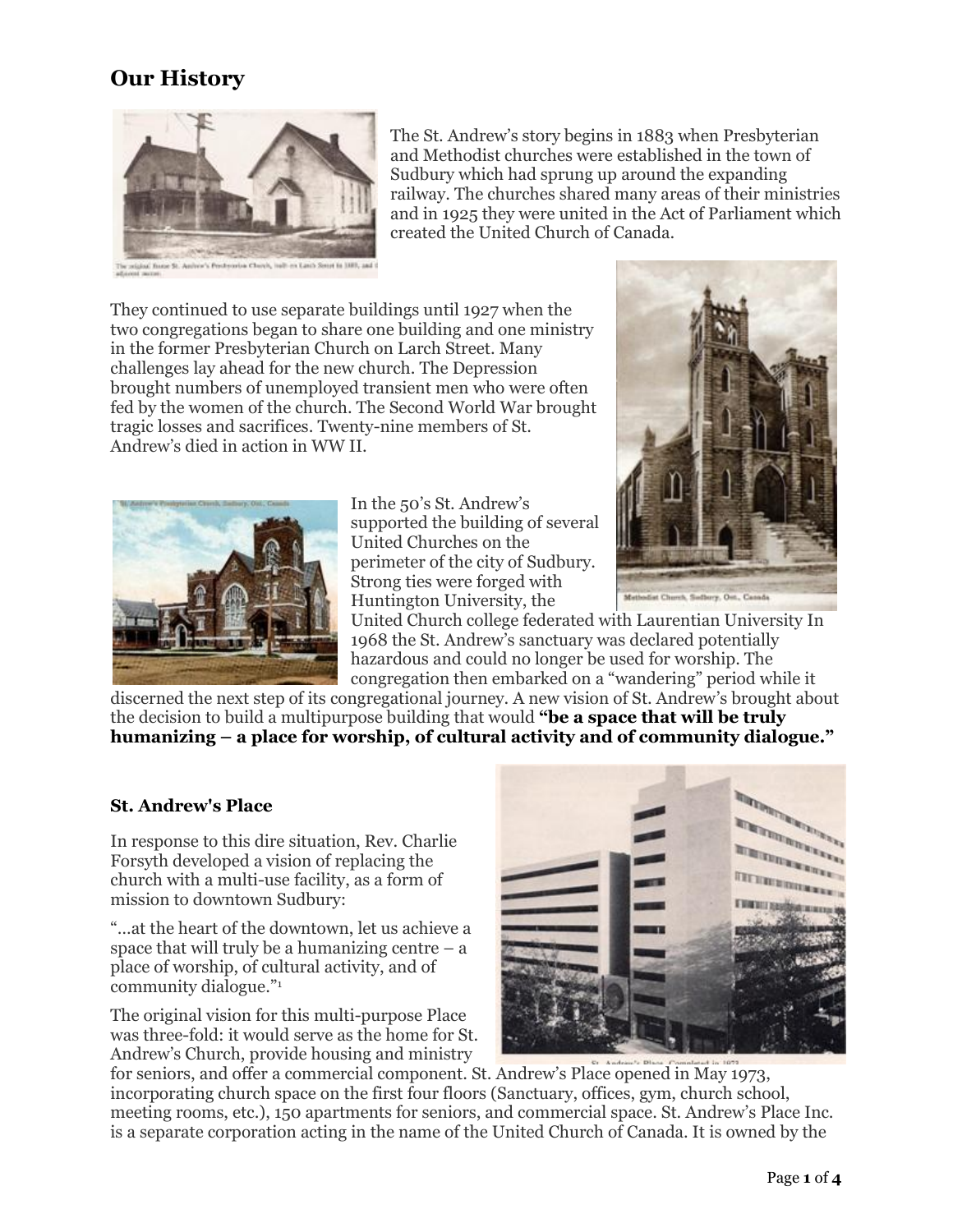United Church through the St. Andrew's congregation. The congregation retains a management company to maintain the entire complex and lease its non-congregational space.

For many years the apartments at St Andrew's Place were full, occupied by members of St Andrew's who were given priority for the spaces as they came available. However, by the late 1990's, St. Andrew's Place was incurring deficits through reduced demand for the apartments and fewer commercial tenants brought about by changes in the complexion of downtown Sudbury. At the turn of the 21st century, the Place found itself with a 20% vacancy rate, no money for maintenance or capital refits, and a series of nine missed mortgage payments.<sup>2</sup>

In 2005, thanks to the efforts of several members of the Place Board and management team, the Place's CMHC mortgage was set aside by the Ontario Ministry of Municipal Affairs and Housing for a period of 15 years, allowing the Place to re-channel its revenues into long-deferred maintenance and capital expenditures. As a result, St. Andrew's Place has experienced a period of revitalization in recent years. For example, the congregation approved a new mission statement for the Place in 2008:

## **"The St. Andrew's United Church Seniors Housing Ministry in St. Andrew's Place offers safe, affordable and supportive housing for seniors in the downtown community of Sudbury. This ministry is committed to becoming a source of ongoing and increasing support to the people it serves."**

This mission represented both seniors' housing and social housing, and the Place moved toward providing more services for our apartment residents, potentially culminating in the provision of assisted living. We look forward to celebrating the 40th anniversary of the opening of St. Andrew's Place in May 2013.

**TRANSITIONAL MINISTRY: 2006 to 2009** The departure of Rev. Wm. Steadman to a position in the United Church's National Office effective December 31, 2005, led the congregation to investigate Interim Ministry. When the Search Committee was unable to find an Interim Minister willing to settle in Sudbury, Sudbury Presbytery appointed a team of two parttime supply ministers effective fall 2006: the recently retired Rev. Bea Arnill (2/3) and Rev. Dr. Ian Sloan (1/3). Recognizing after a few months that more transitional leadership time was required, in the spring of 2007 Rev. Sloan was appointed by Presbytery as full-time transitional minister until June 30, 2009.

In fall 2006, the Church and Presbytery established a *Transitional Steering Committee* to support Rev. Sloan's work with the congregation. Out Transition Period combined elements of an interim ministry with an emphasis on renewed program development. The work of the Transition Committee identified three primary goals:

- 1. To make mission and resources match;
- 2. To recreate the relationship between the Church and the Place; and
- 3. To cultivate an environment of mutual respect that is free of intimidation.

To meet the first of these transition goals, the Transition Steering Committee identified through a series of surveys, Town Hall gatherings, and workshops, where the congregation wanted to go in terms of its mission. Based on their research, the Committee developed the "Core Plan 2008- 2010." The Core Plan asserted that the preferred path ahead was to work towards redeveloping as a program church (in excess of 150 attending members), a seemingly appropriate path in light of our corporate sized building, our centralized location in the heart of the newly amalgamated City of Greater Sudbury, and a healthy endowment fund which could be used to invest in new missions and programs. This vision would be realized by achieving a redevelopment of four key program priorities:

- 1. Encouraging the active involvement of young families and children;
- 2. Strengthening religious and music education programs;
- 3. Strengthening the residential seniors' ministry; and
- 4. Strengthening our mission in the downtown (our *neighbourhood*).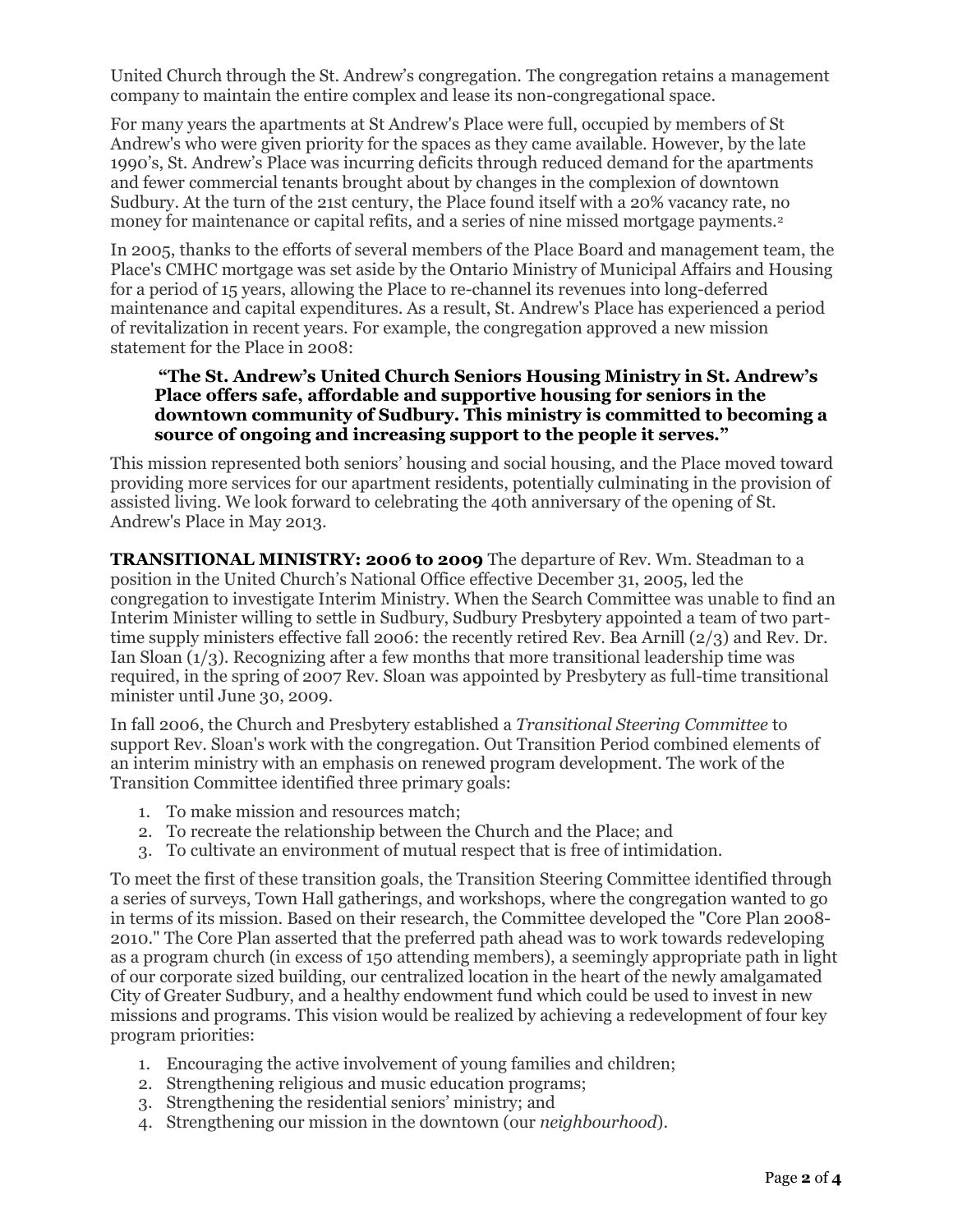Approved by Council and Congregation in June 2008, the Core Plan recommended that we:

- 1. Renew our focus on programs to attract lapsed and potential new members;
- 2. Adjust our space utilization to reduce maintenance and occupancy costs; and
- 3. Reduce expenses through a reduction of committee budgets and salaries/benefits.

The following year saw a reconfiguration in the size and use of church space, including the Church's ceding of the fourth floor to the Place, which resulted in a 33% reduction in our occupancy costs. At the same time, we achieved a 33% reduction in the hours of the church secretary, Pastoral Care Associate and Director of Music, as well as attendant changes in the job descriptions for these positions Although there was a volunteer youth worker at the time, there was a provision in the Core Plan for a youth worker to be paid 8 hours per week. Alternate arrangements have arisen in the interim for the provision of a Sudbury-wide United Church youth group.

While there has always been cross appointment of a Church Council representative to the St. Andrew's Place Board of Directors and vice versa, there was a need for both bodies to gain a greater mutual appreciation of their respective points of view. New leadership of both the Council and the Board has resulted in a renewed, genuine spirit of collaboration. Our congregation's history of strong lay and ordained leadership has allowed us to tackle a variety of significant projects over the years. During our first year of transitional ministry, it became apparent that strength of leadership had, in a few isolated cases, not been balanced with the necessary consultation with affected groups. Our recognition of the importance of addressing and eliminating this concern led to development of the third transition goal. A conflict resolution facilitator was retained and with her assistance, the congregation learned healthy ways to resolve conflict. As one of its learnings, the congregation developed and adopted a *Covenant of Respect*  in March 2008.

A Joint Needs Assessment Committee (JNAC) was commissioned in 2008 to establish what our future ministerial team should look like, taking the Core Plan's program-oriented goals into account. The Committee evaluated the roles of the ordained minister and the Pastoral Care Associate, and recommended that the Church retain a model of team ministry with an ordained minister (full time) and a Designated Lay Minister-Pastoral Care (part-time, 14 hours per week). The 2008-2010 Core Plan was intended to serve as a guide to help "bridge the gap" between the final year of our transitional ministry and the first year of our next pastoral relationship, which commenced on July 1, 2009 with the call of Rev. Dr. Judith Visser.

**CHALLENGE AND CHANGE: 2009 to 2011** In June of 2009, Church Council created the Core Plan Redevelopment Committee (CPR) whose major task it was to oversee the ongoing implementation of the Core Plan. The CPR Committee undertook two major projects in its first year, employing an *ad hoc* Task Force method which involved the formation of focused task groups with representation from Council, the Place, and other affected church committees. The first task force undertook a review and restructuring of the Church's financial resources (general funds and endowments). The second task force reviewed the church's use of space within the Place, taking into account the Core Plan's program priorities as well as other needs. This led to renovations of the second floor kitchen, and a re-organization of office space and storage space. The third task force's work was perhaps the most ambitious. Established in the fall of 2010, the Visioning Task Force facilitated a major congregational review of our core mission priorities in the context of our downtown location, the community's goals as reflected in the City's Official Plan and the developing Downtown Master Plan, our strengths and weaknesses in terms of our human, physical, and financial resources, and the opportunities and threats we face as a result of our aging and shrinking membership, our church's location in the heart of downtown Sudbury, and other key influences. After providing numerous feedback opportunities to the congregation and committees at various junctures in the re-visioning process, all of which relied heavily on a comprehensive communications strategy, the end result was the development of new Vision, Mission and Values Statements, approved and adopted by the congregation in February 2011.